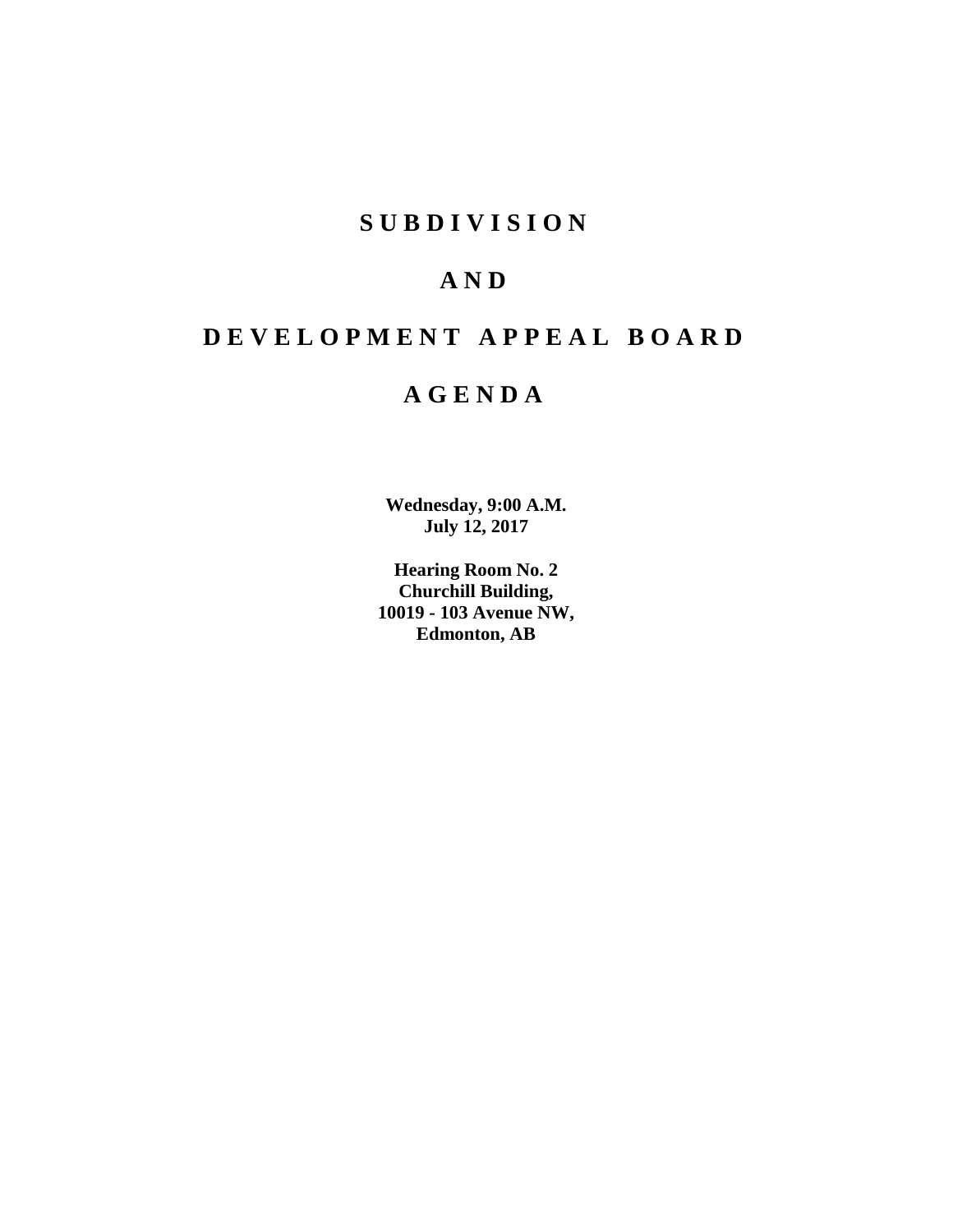## **SUBDIVISION AND DEVELOPMENT APPEAL BOARD HEARING ROOM NO. 2**

|              | 9:00 A.M.    | SDAB-D-17-127   | Change the use from Professional, Financial and<br><b>Office Support Services to a Personal Service</b><br>Shop (Body Rub Centre) and to construct<br>interior alterations |  |
|--------------|--------------|-----------------|----------------------------------------------------------------------------------------------------------------------------------------------------------------------------|--|
|              |              |                 | 9339 - 35 Avenue NW, 9303 - 35 Avenue NW<br>Project No.: 251899519-001                                                                                                     |  |
|              |              |                 |                                                                                                                                                                            |  |
| $\mathbf{H}$ | $10:30$ A.M. | $SDAB-D-17-128$ | Construct a Semi-Detached House with<br>Unenclosed Front Porch, and to demolish an<br>existing Single Detached House and Accessory<br>Building (rear detached Garage)      |  |
|              |              |                 | 11638 - 84 Street NW<br>Project No.: 246994130-001                                                                                                                         |  |
|              |              |                 |                                                                                                                                                                            |  |
|              | <b>NOTE:</b> |                 | Unless otherwise stated, all references to "Section numbers" refer to<br>the authority under the Edmonton Zoning Bylaw 12800.                                              |  |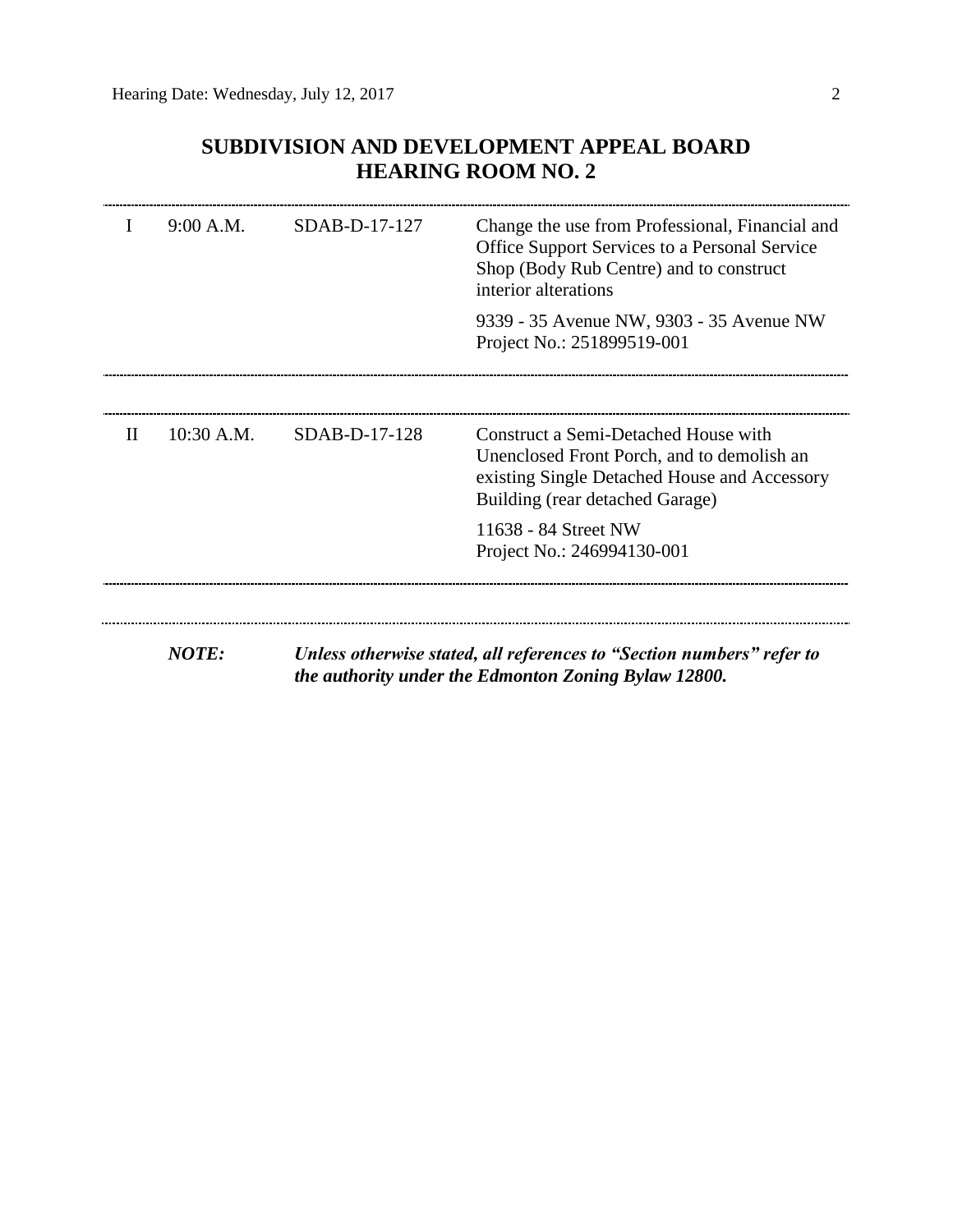| <b>ITEM I: 9:00 A.M.</b> |                                                        | FILE: SDAB-D-17-127                                                                                                                                                 |
|--------------------------|--------------------------------------------------------|---------------------------------------------------------------------------------------------------------------------------------------------------------------------|
|                          | AN APPEAL FROM THE DECISION OF THE DEVELOPMENT OFFICER |                                                                                                                                                                     |
|                          | <b>APPELLANT:</b>                                      |                                                                                                                                                                     |
|                          | <b>APPLICATION NO.:</b>                                | 251899519-001                                                                                                                                                       |
|                          | <b>APPLICATION TO:</b>                                 | Change the use from Professional,<br>Financial and Office Support Services to a<br>Personal Service Shop (Body Rub Centre)<br>and to construct interior alterations |
|                          | <b>DECISION OF THE</b><br>DEVELOPMENT AUTHORITY:       | Refused                                                                                                                                                             |
|                          | <b>DECISION DATE:</b>                                  | June 15, 2017                                                                                                                                                       |
|                          | DATE OF APPEAL:                                        | June 15, 2017                                                                                                                                                       |
|                          | MUNICIPAL DESCRIPTION<br>OF SUBJECT PROPERTY:          | 9339 - 35 Avenue NW, 9303 - 35 Avenue<br><b>NW</b>                                                                                                                  |
|                          | <b>LEGAL DESCRIPTION:</b>                              | Plan 0321385 Unit 9, Condo Common<br>Area (Plan 0321385)                                                                                                            |
|                          | ZONE:                                                  | <b>IB Industrial Business Zone</b>                                                                                                                                  |
|                          | <b>OVERLAY:</b>                                        | N/A                                                                                                                                                                 |
|                          | <b>STATUTORY PLAN:</b>                                 | South Industrial Area OP                                                                                                                                            |

The Appellant provided the following reasons for appealing the decision of the Development Authority:

> We believe there will not be any conflict between the proposed use & the neighboring properties.

## *General Matters*

## **Appeal Information:**

The *Municipal Government Act*, RSA 2000, c M-26 states the following: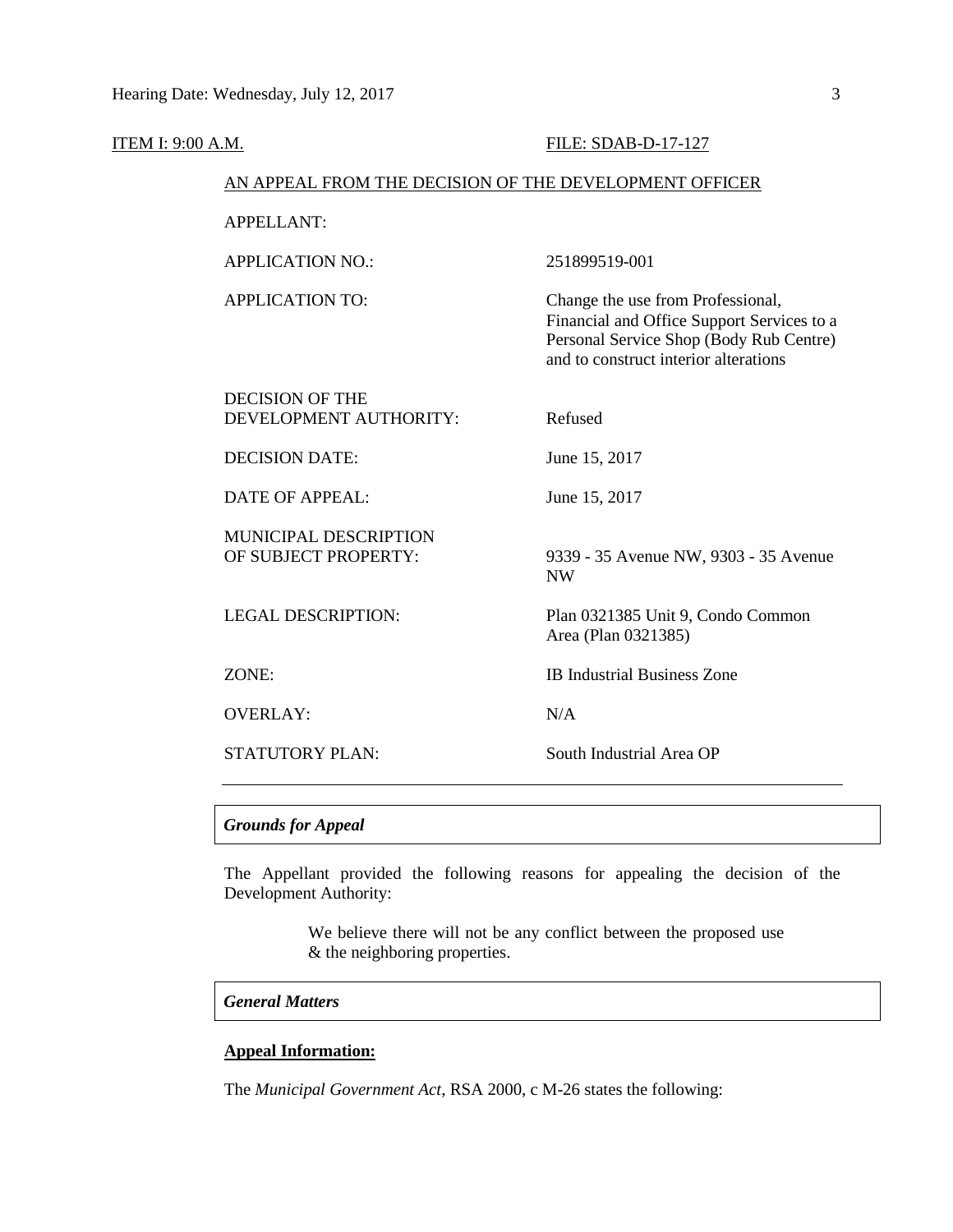**685(1)** If a development authority

- (a) fails or refuses to issue a development permit to a person,
- (b) issues a development permit subject to conditions, or
- (c) issues an order under section 645,

the person applying for the permit or affected by the order under section 645 may appeal to the subdivision and development appeal board.

#### **Appeals**

- **686(1)** A development appeal to a subdivision and development appeal board is commenced by filing a notice of the appeal, containing reasons, with the board within 14 days,
	- (a) in the case of an appeal made by a person referred to in section 685(1), after
		- (i) the date on which the person is notified of the order or decision or the issuance of the development permit, or

The decision of the Development Officer is dated June 15, 2017. The Notice of Appeal was filed on June 15, 2017.

#### **Determining an Appeal**

#### **Hearing and decision**

…

**687(3)** In determining an appeal, the subdivision and development appeal board

…

- (a.1) must comply with the land use policies and statutory plans and, subject to clause (d), the land use bylaw in effect;
- …
- (c) may confirm, revoke or vary the order, decision or development permit or any condition attached to any of them or make or substitute an order, decision or permit of its own;
- (d) may make an order or decision or issue or confirm the issue of a development permit even though the proposed development does not comply with the land use bylaw if, in its opinion,
	- (i) the proposed development would not
		- (A) unduly interfere with the amenities of the neighbourhood, or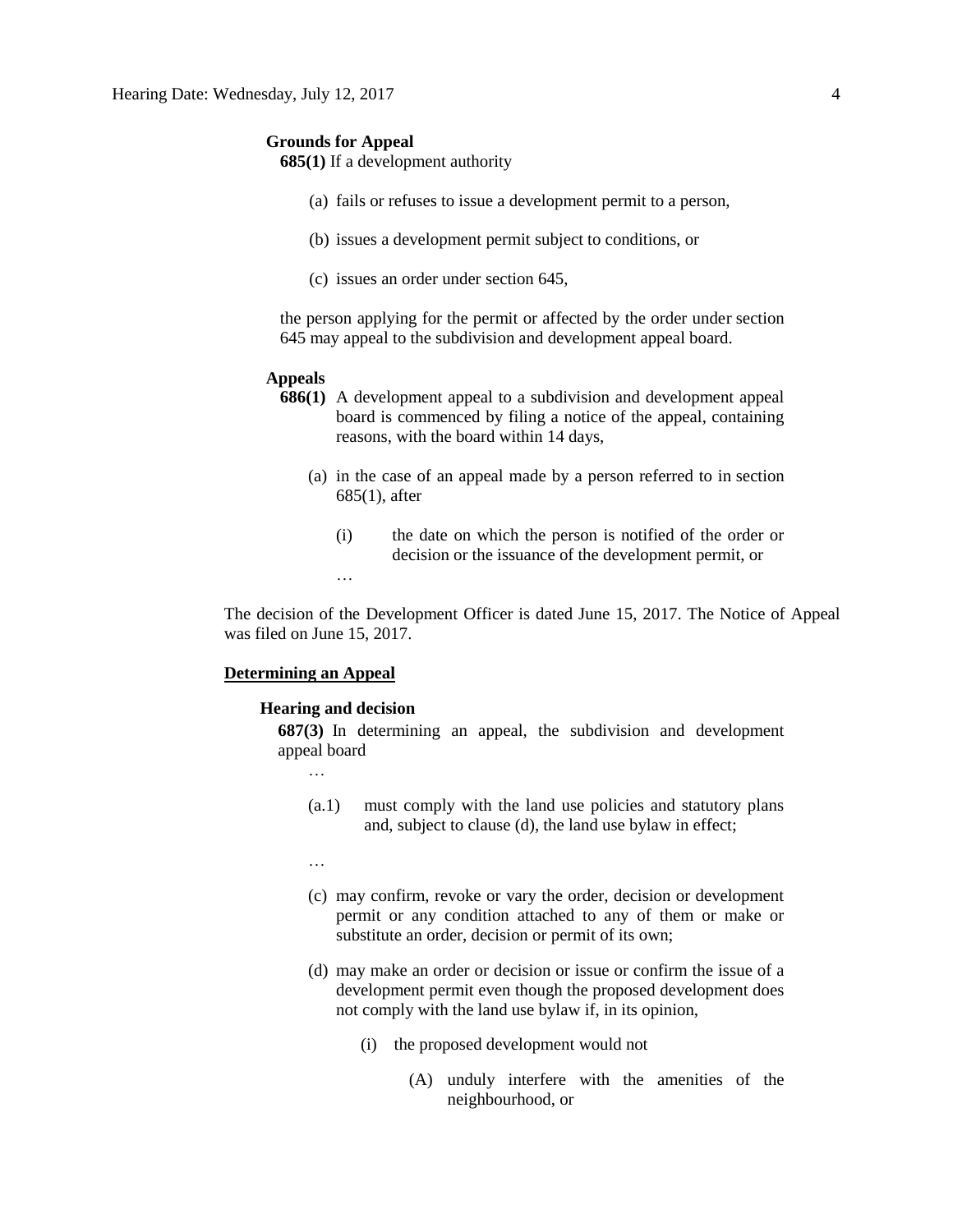(B) materially interfere with or affect the use, enjoyment or value of neighbouring parcels of land,

and

(ii) the proposed development conforms with the use prescribed for that land or building in the land use bylaw.

#### **General Provisions from the** *Edmonton Zoning Bylaw:*

## Section 400.1 states that the **General Purpose** of the **IB Industrial Business Zone** is:

… to provide for industrial businesses that carry out their operations such that no nuisance is created or apparent outside an enclosed building and such that the Zone is compatible with any adjacent non-industrial Zone, and to accommodate limited, compatible non-industrial businesses. This Zone should normally be located on the periphery of industrial areas and adjacent to arterial or major collector roadways.

Under Section 400.3(23), **Personal Service Shop** is a **Discretionary Use** in the IB Industrial Business Zone.

Section 7.4(41) states:

**Personal Service Shops** means development used for the provision of personal services to an individual which are related to the care and appearance of the body, or the cleaning and repair of personal effects. This Use includes barbershops, hairdressers, beauty salons, tailors, dressmakers, shoe repair shops, and dry cleaning establishments and laundromats. This Use does not include Health Services.

## *Development Officer's Reasons for Refusal*

The proposed Personal Service Shop (Body Rub Centre) is a Discretionary Use in the IB-Industrial Business Zone. There is an existing Religious Assembly on the subject property and also on the west abutting property, at 9353-35 Avenue. It is the Development Officer's opinion that the proximity of the two uses is likely to have an undue and negative effect and impact on neighbouring properties.

## Notice to Applicant/Appellant

Provincial legislation requires that the Subdivision and Development Appeal Board issue its official decision in writing within fifteen days of the conclusion of the hearing. Bylaw No. 11136 requires that a verbal announcement of the Board's decision shall be made at the conclusion of the hearing of an appeal, but the verbal decision is not final nor binding on the Board until the decision has been given in writing in accordance with the *Municipal Government Act.*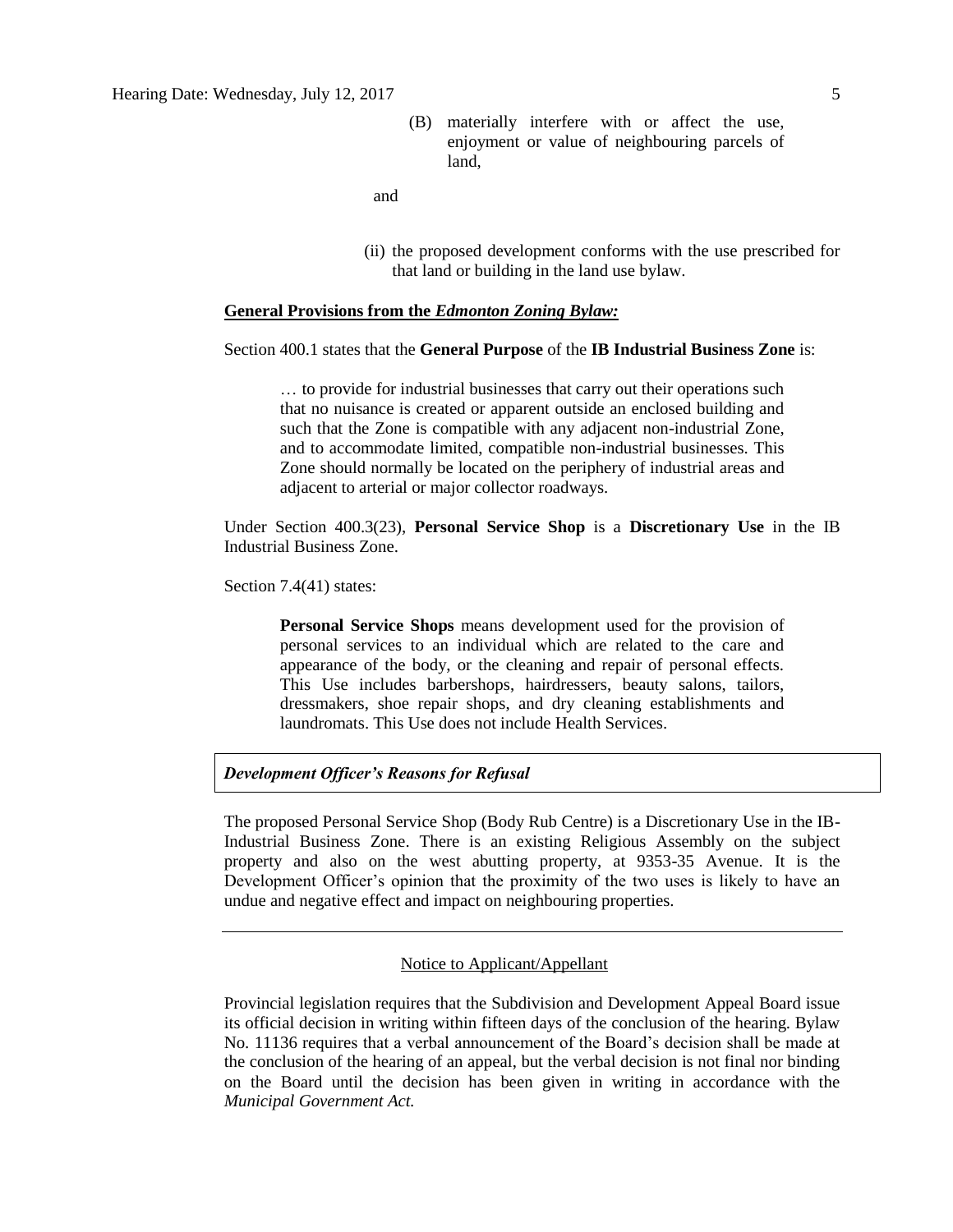| <b>nonton</b>                                                                                                                                                                                                                                                                                          |                                    | <b>Application for</b>                                                                                                                                                                                                                                                                                                                                                                   |                                                                                                                                             | <b>Application Date:</b><br>Printed:<br>Page: | Project Number: 251899519-001<br>MAY 15, 2017<br>June 30, 2017 at 3:38 PM<br>$1$ of $1$ |
|--------------------------------------------------------------------------------------------------------------------------------------------------------------------------------------------------------------------------------------------------------------------------------------------------------|------------------------------------|------------------------------------------------------------------------------------------------------------------------------------------------------------------------------------------------------------------------------------------------------------------------------------------------------------------------------------------------------------------------------------------|---------------------------------------------------------------------------------------------------------------------------------------------|-----------------------------------------------|-----------------------------------------------------------------------------------------|
|                                                                                                                                                                                                                                                                                                        |                                    | <b>Major Development Permit</b>                                                                                                                                                                                                                                                                                                                                                          |                                                                                                                                             |                                               |                                                                                         |
| This document is a Development Permit Decision for the development application described below.                                                                                                                                                                                                        |                                    |                                                                                                                                                                                                                                                                                                                                                                                          |                                                                                                                                             |                                               |                                                                                         |
| <b>Applicant</b>                                                                                                                                                                                                                                                                                       |                                    | Property Address(es) and Legal Description(s)<br>9303 - 35 AVENUE NW<br>Condo Common Area (Plan 0321385)<br>9339 - 35 AVENUE NW                                                                                                                                                                                                                                                          |                                                                                                                                             |                                               |                                                                                         |
|                                                                                                                                                                                                                                                                                                        |                                    | Suite:                                                                                                                                                                                                                                                                                                                                                                                   | Plan 0321385 Unit 9<br><b>Specific Address(es)</b><br>9339 - 35 AVENUE NW<br>Entryway: 9339 - 35 AVENUE NW<br>Building: 9311 - 35 AVENUE NW |                                               |                                                                                         |
| <b>Scope of Application</b><br>To change the use from Professional, Financial and Office Support Services to a Personal Service Shop (Body Rub Centre) and to<br>construct interior alterations.                                                                                                       |                                    |                                                                                                                                                                                                                                                                                                                                                                                          |                                                                                                                                             |                                               |                                                                                         |
| <b>Permit Details</b>                                                                                                                                                                                                                                                                                  |                                    |                                                                                                                                                                                                                                                                                                                                                                                          |                                                                                                                                             |                                               |                                                                                         |
| Class of Permit: Class B                                                                                                                                                                                                                                                                               |                                    |                                                                                                                                                                                                                                                                                                                                                                                          | <b>Contact Person:</b>                                                                                                                      |                                               |                                                                                         |
| Gross Floor Area (sq.m.):                                                                                                                                                                                                                                                                              |                                    |                                                                                                                                                                                                                                                                                                                                                                                          | Lot Grading Needed?: N                                                                                                                      |                                               |                                                                                         |
| New Sewer Service Required: N                                                                                                                                                                                                                                                                          |                                    |                                                                                                                                                                                                                                                                                                                                                                                          | NumberOfMainFloorDwellings: 0                                                                                                               |                                               |                                                                                         |
| Site Area (sq. m.): 5870.47                                                                                                                                                                                                                                                                            |                                    |                                                                                                                                                                                                                                                                                                                                                                                          | Stat. Plan Overlay/Annex Area: (none)                                                                                                       |                                               |                                                                                         |
| I/We certify that the above noted details are correct.                                                                                                                                                                                                                                                 |                                    |                                                                                                                                                                                                                                                                                                                                                                                          |                                                                                                                                             |                                               |                                                                                         |
| Applicant signature:                                                                                                                                                                                                                                                                                   |                                    |                                                                                                                                                                                                                                                                                                                                                                                          |                                                                                                                                             |                                               |                                                                                         |
| <b>Development Application Decision</b><br>Refused                                                                                                                                                                                                                                                     |                                    |                                                                                                                                                                                                                                                                                                                                                                                          |                                                                                                                                             |                                               |                                                                                         |
| <b>Reason for Refusal</b><br>neighbouring properties.<br><b>Rights of Appeal</b><br>The Applicant has the right of appeal within 14 days of receiving notice of the Development Application Decision, as outlined in<br>Chapter 24, Section 683 through 689 of the Municipal Government Amendment Act. |                                    | The proposed Personal Service Shop (Body Rub Centre) is a Discretionary Use in the IB-Industrial Business Zone. There is an<br>existing Religious Assembly on the subject property and also on the west abutting property, at 9353-35 Avenue. It is the<br>Development Officer's opinion that the proximity of the two uses is likely to have an undue and negative effect and impact on |                                                                                                                                             |                                               |                                                                                         |
| Issue Date: Jun 15, 2017                                                                                                                                                                                                                                                                               | Development Authority: WELCH, IMAI |                                                                                                                                                                                                                                                                                                                                                                                          |                                                                                                                                             | Signature:                                    |                                                                                         |
| Fees                                                                                                                                                                                                                                                                                                   |                                    |                                                                                                                                                                                                                                                                                                                                                                                          |                                                                                                                                             |                                               |                                                                                         |
|                                                                                                                                                                                                                                                                                                        | <b>Fee Amount</b>                  | <b>Amount Paid</b>                                                                                                                                                                                                                                                                                                                                                                       | Receipt#                                                                                                                                    | <b>Date Paid</b>                              |                                                                                         |
| Major Dev. Application Fee                                                                                                                                                                                                                                                                             | \$500.00                           | \$500.00                                                                                                                                                                                                                                                                                                                                                                                 | 04126066                                                                                                                                    | May 15, 2017                                  |                                                                                         |
| <b>Total GST Amount:</b>                                                                                                                                                                                                                                                                               | \$0.00                             |                                                                                                                                                                                                                                                                                                                                                                                          |                                                                                                                                             |                                               |                                                                                         |
| <b>Totals for Permit:</b>                                                                                                                                                                                                                                                                              | \$500.00                           | \$500.00                                                                                                                                                                                                                                                                                                                                                                                 |                                                                                                                                             |                                               |                                                                                         |
|                                                                                                                                                                                                                                                                                                        |                                    |                                                                                                                                                                                                                                                                                                                                                                                          |                                                                                                                                             |                                               |                                                                                         |
|                                                                                                                                                                                                                                                                                                        |                                    |                                                                                                                                                                                                                                                                                                                                                                                          |                                                                                                                                             |                                               |                                                                                         |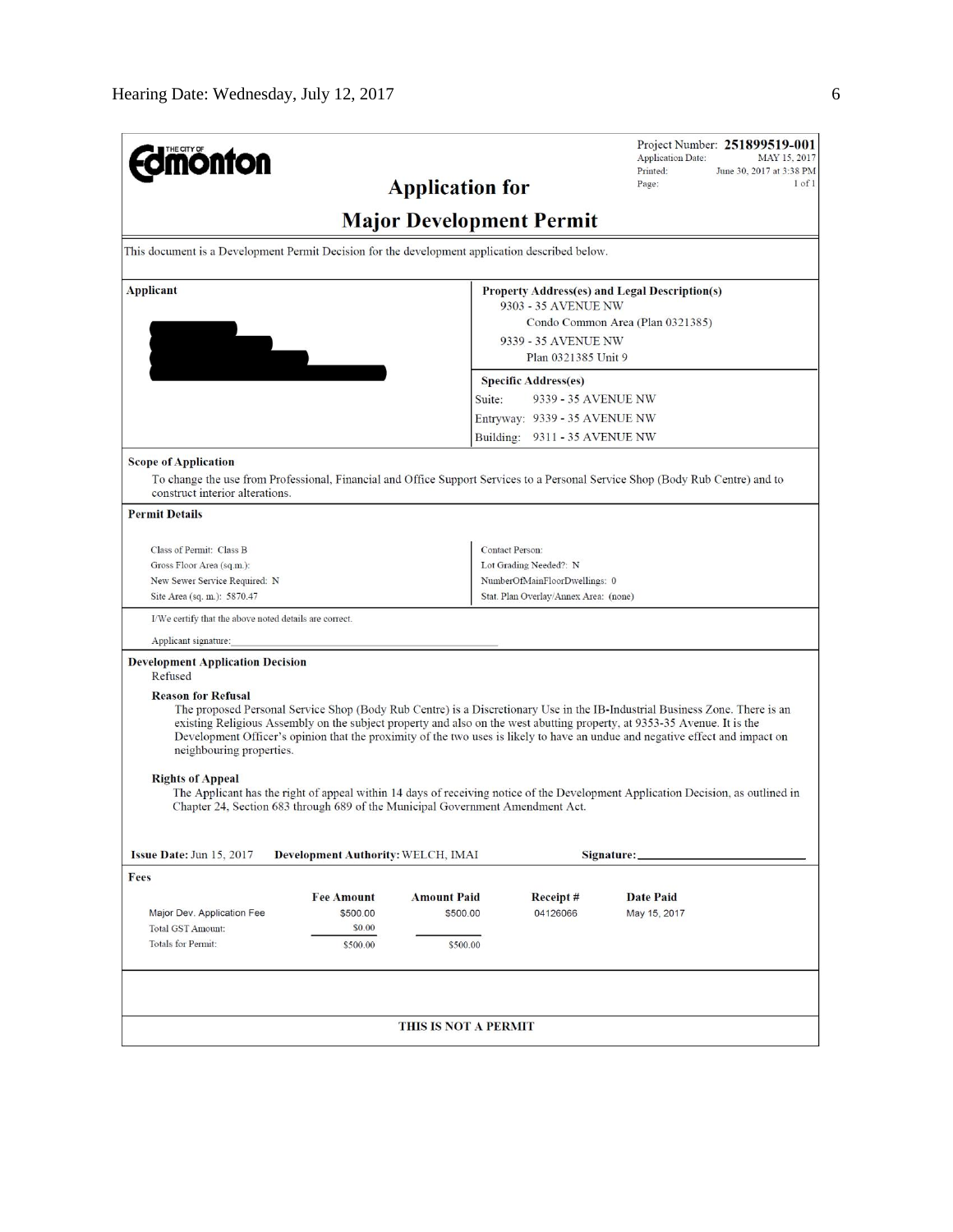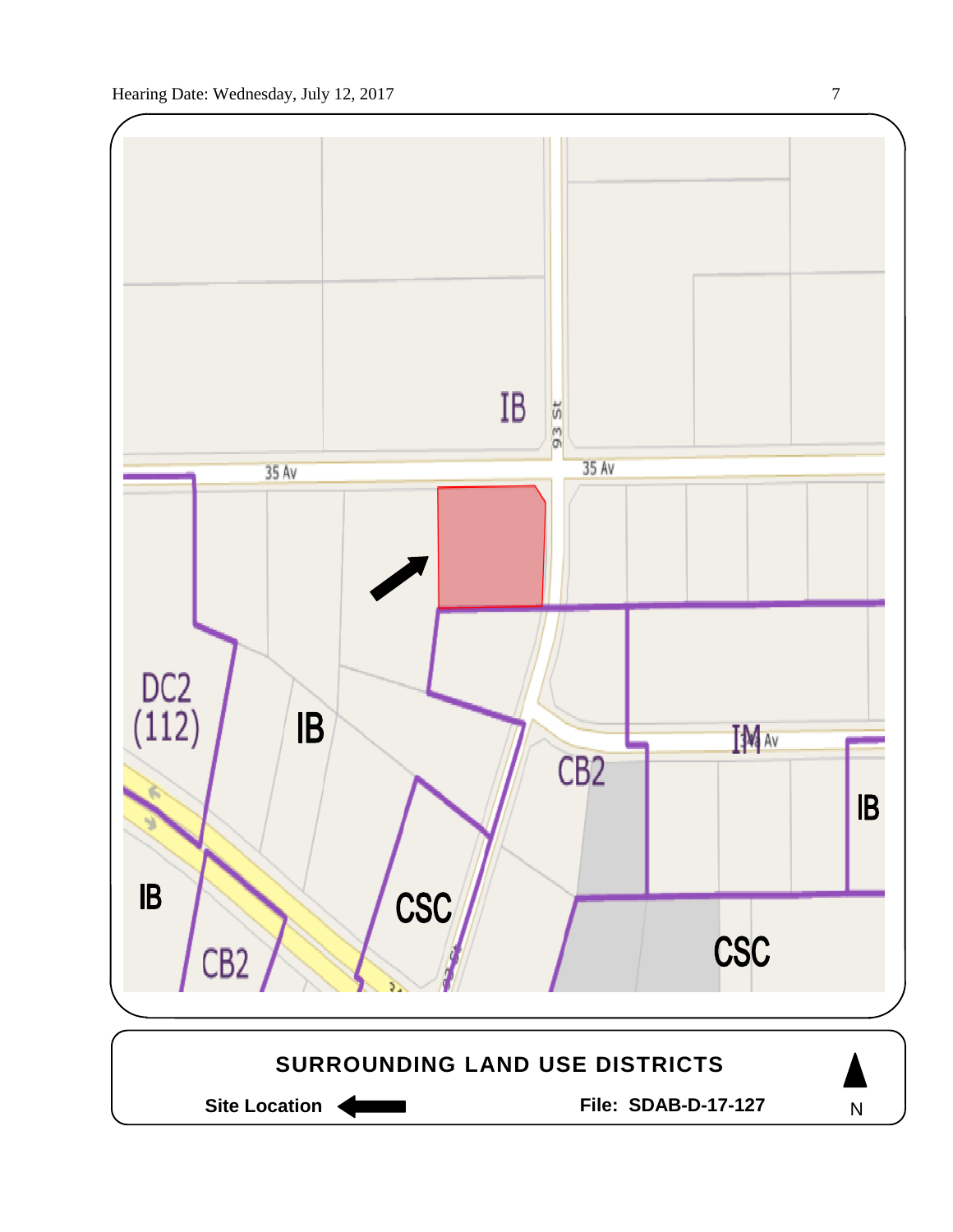| <b>ITEM II: 10:30 A.M.</b> |                                                        | FILE: SDAB-D-17-128                                                                                                                                                      |
|----------------------------|--------------------------------------------------------|--------------------------------------------------------------------------------------------------------------------------------------------------------------------------|
|                            | AN APPEAL FROM THE DECISION OF THE DEVELOPMENT OFFICER |                                                                                                                                                                          |
|                            | <b>APPELLANT:</b>                                      |                                                                                                                                                                          |
|                            | <b>APPLICATION NO.:</b>                                | 246994130-001                                                                                                                                                            |
|                            | <b>APPLICATION TO:</b>                                 | Construct a Semi-Detached House with<br>Unenclosed Front Porch, and to demolish<br>an existing Single Detached House and<br>Accessory Building (rear detached<br>Garage) |
|                            | <b>DECISION OF THE</b><br>DEVELOPMENT AUTHORITY:       | Refused                                                                                                                                                                  |
|                            | <b>DECISION DATE:</b>                                  | June 15, 2017                                                                                                                                                            |
|                            | <b>DATE OF APPEAL:</b>                                 | June 15, 2017                                                                                                                                                            |
|                            | MUNICIPAL DESCRIPTION<br>OF SUBJECT PROPERTY:          | 11638 - 84 Street NW                                                                                                                                                     |
|                            | <b>LEGAL DESCRIPTION:</b>                              | Plan RN50 Blk 102 Lot 19                                                                                                                                                 |
|                            | ZONE:                                                  | RF3 Small Scale Infill Development Zone                                                                                                                                  |
|                            | <b>OVERLAY:</b>                                        | MNO Mature Neighbourhood Overlay                                                                                                                                         |
|                            | STATUTORY PLAN:                                        | Parkdale Area Redevelopment Plan                                                                                                                                         |
|                            |                                                        |                                                                                                                                                                          |

The Appellant provided the following reasons for appealing the decision of the Development Authority:

Site Coverage of 367m is accurate with all other property variances and amenity yard of 3.2m can also be used on sides.

## *General Matters*

## **Appeal Information:**

The *Municipal Government Act*, RSA 2000, c M-26 states the following: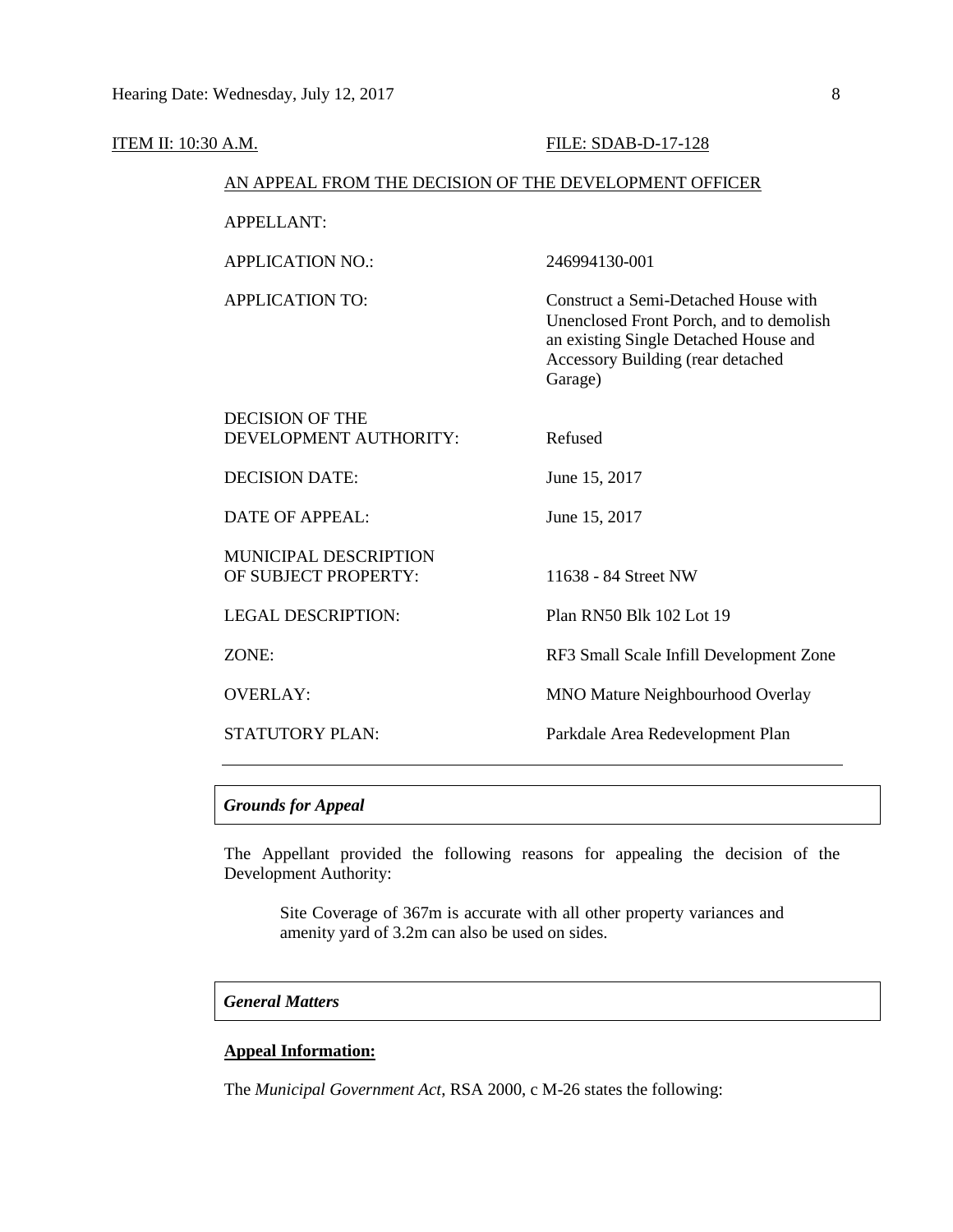**685(1)** If a development authority

- (a) fails or refuses to issue a development permit to a person,
- (b) issues a development permit subject to conditions, or
- (c) issues an order under section 645,

the person applying for the permit or affected by the order under section 645 may appeal to the subdivision and development appeal board.

#### **Appeals**

- **686(1)** A development appeal to a subdivision and development appeal board is commenced by filing a notice of the appeal, containing reasons, with the board within 14 days,
	- (a) in the case of an appeal made by a person referred to in section 685(1), after
		- (i) the date on which the person is notified of the order or decision or the issuance of the development permit, or

The decision of the Development Officer is dated June 15, 2017. The Notice of Appeal was filed on June 15, 2017.

#### **Determining an Appeal**

#### **Hearing and decision**

…

**687(3)** In determining an appeal, the subdivision and development appeal board

…

- (a.1) must comply with the land use policies and statutory plans and, subject to clause (d), the land use bylaw in effect;
- …
- (c) may confirm, revoke or vary the order, decision or development permit or any condition attached to any of them or make or substitute an order, decision or permit of its own;
- (d) may make an order or decision or issue or confirm the issue of a development permit even though the proposed development does not comply with the land use bylaw if, in its opinion,
	- (i) the proposed development would not
		- (A) unduly interfere with the amenities of the neighbourhood, or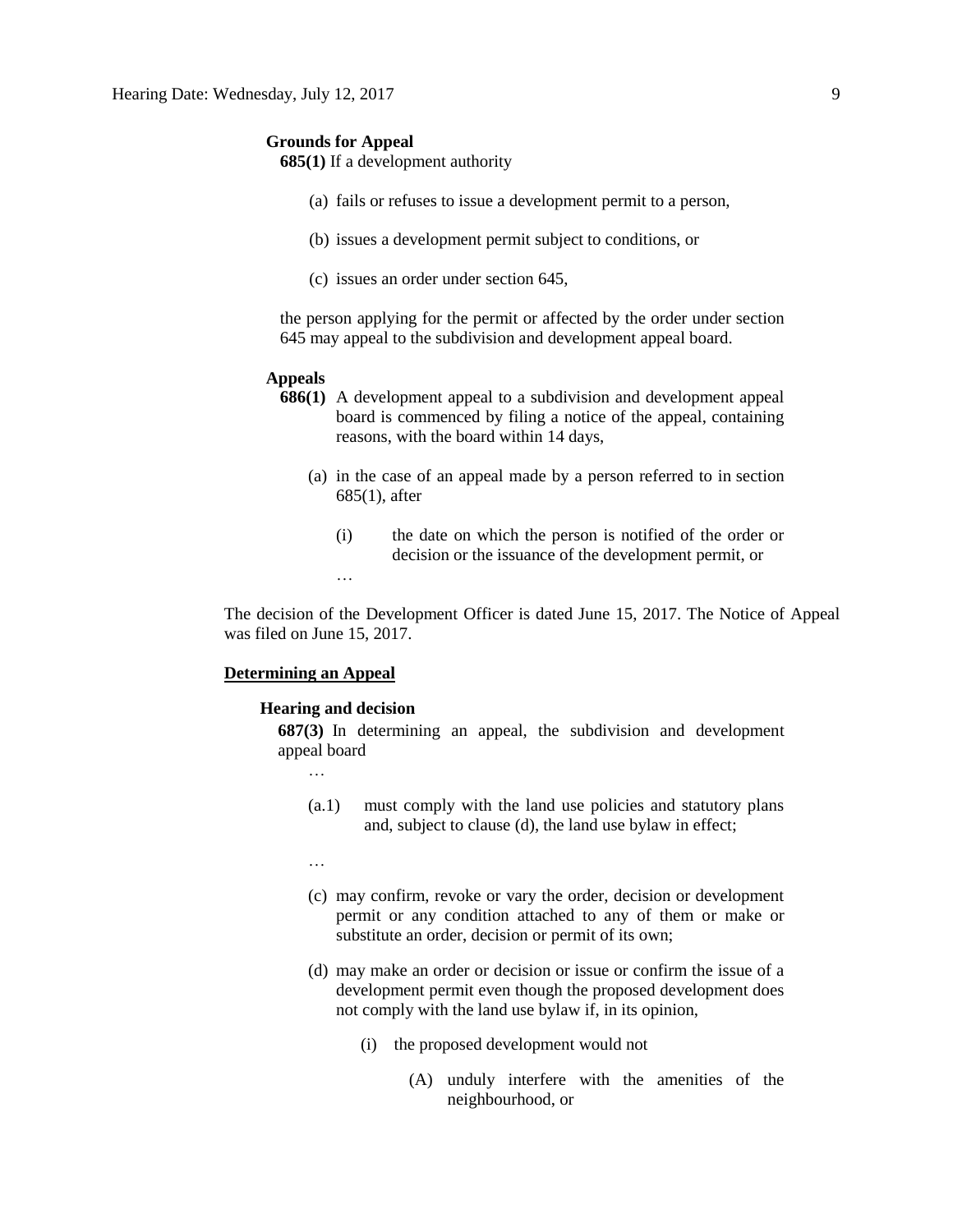(B) materially interfere with or affect the use, enjoyment or value of neighbouring parcels of land,

and

(ii) the proposed development conforms with the use prescribed for that land or building in the land use bylaw.

## **General Provisions from the** *Edmonton Zoning Bylaw:*

## Section 140.1 states that the **General Purpose** of the **RF3 Small Scale Infill Development Zone** is:

… to provide for Single Detached Housing and Semi-detached Housing while allowing small-scale conversion and infill redevelopment to buildings containing up to four Dwellings, and including Secondary Suites under certain conditions.

Under Section 140.2(8), **Semi-detached Housing** is a **Permitted Use** in the RF3 Small Scale Infill Development Zone.

Section 7.2(8) states:

**Semi-detached** Housing means development consisting of a building containing only two Dwellings joined in whole or in part at the side or rear with no Dwelling being placed over another in whole or in part. Each Dwelling has separate, individual, and direct access to Grade. This type of development is designed and constructed as two Dwellings at the time of initial construction of the building. This Use does not include Secondary Suites or Duplexes.

Section 814.1 states that the **General Purpose** of the **Mature Neighbourhood Overlay** is:

…to ensure that new low density development in Edmonton's mature residential neighbourhoods is sensitive in scale to existing development, maintains the traditional character and pedestrian-friendly design of the streetscape, ensures privacy and sunlight penetration on adjacent properties and provides opportunity for discussion between applicants and neighbouring affected parties when a development proposes to vary the Overlay regulations.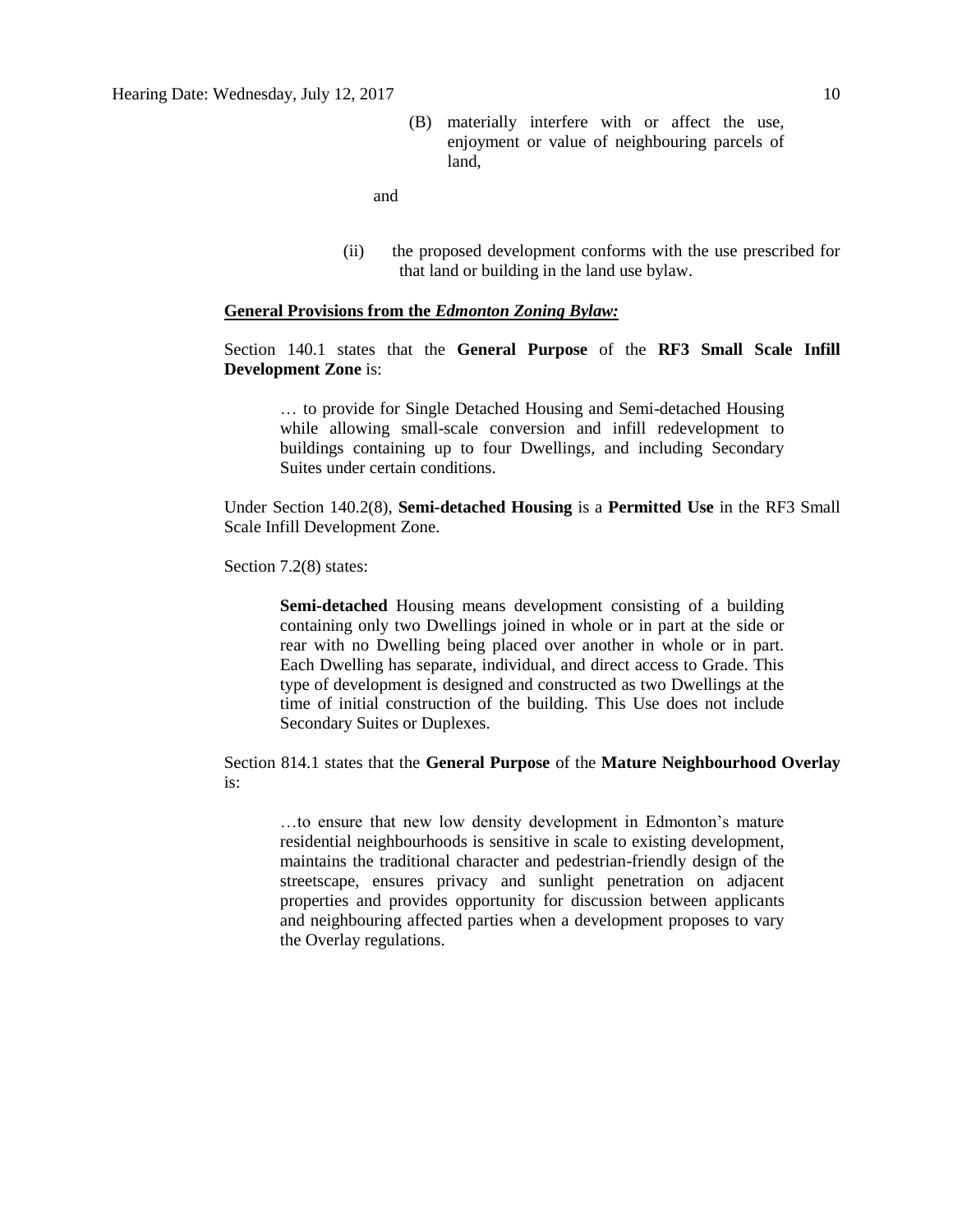## *Site Area*

Section 140.4(3)(a) states that for Semi-detached Housing, "the minimum Site area shall be  $442.2 \text{ m}^{2}$ .

## **Development Officer's Determination**

1. Site Area - Minimum site area is 367.89m2 instead of 442.20m2

## *Private Outdoor Amenity Area*

Section 47(5) states: "Neither the width nor the length of any Private Outdoor Amenity Area shall be less than 4.0 m, except that if it is provided above the first Storey the minimum dimensions shall be 3.0 m."

## **Development Officer's Determination**

2. Private Outdoor Amenity Area - The length of the private outdoor amenity area is 3.2m instead of 4.0m

#### Notice to Applicant/Appellant

Provincial legislation requires that the Subdivision and Development Appeal Board issue its official decision in writing within fifteen days of the conclusion of the hearing. Bylaw No. 11136 requires that a verbal announcement of the Board's decision shall be made at the conclusion of the hearing of an appeal, but the verbal decision is not final nor binding on the Board until the decision has been given in writing in accordance with the *Municipal Government Act.*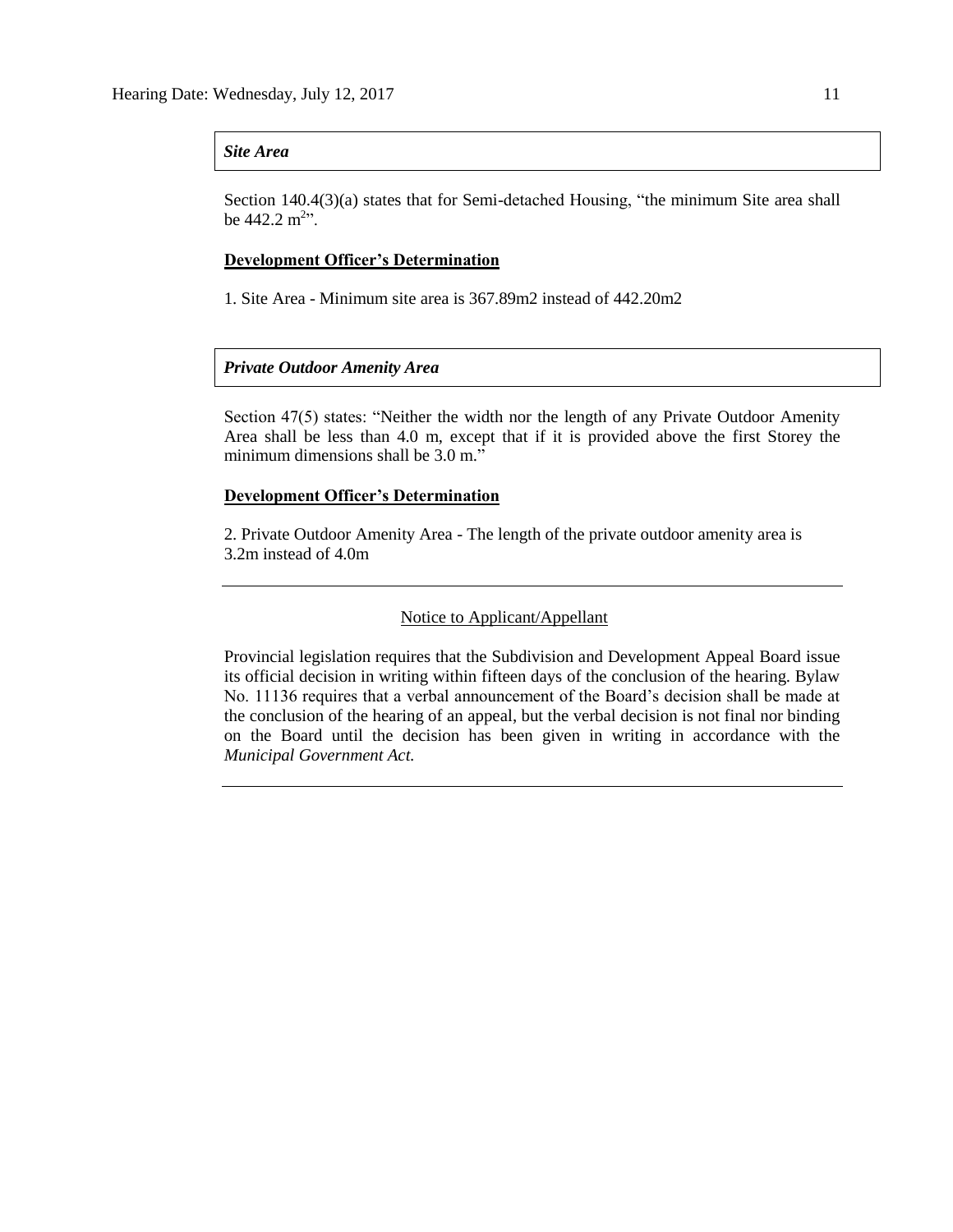| <b>Umönton</b>                                                                                  |                                                                       |                                 |                                                    | Project Number: 246994130-001<br><b>Application Date:</b><br>MAY 03, 2017                                                        |  |  |
|-------------------------------------------------------------------------------------------------|-----------------------------------------------------------------------|---------------------------------|----------------------------------------------------|----------------------------------------------------------------------------------------------------------------------------------|--|--|
|                                                                                                 | Printed:<br>June 30, 2017 at 3:54 PM<br>Page:<br>$1$ of $1$           |                                 |                                                    |                                                                                                                                  |  |  |
| <b>Application for</b>                                                                          |                                                                       |                                 |                                                    |                                                                                                                                  |  |  |
|                                                                                                 |                                                                       | <b>Minor Development Permit</b> |                                                    |                                                                                                                                  |  |  |
| This document is a Development Permit Decision for the development application described below. |                                                                       |                                 |                                                    |                                                                                                                                  |  |  |
| Applicant                                                                                       | Property Address(es) and Legal Description(s)<br>11638 - 84 STREET NW |                                 |                                                    |                                                                                                                                  |  |  |
|                                                                                                 |                                                                       |                                 | Plan RN50 Blk 102 Lot 19                           |                                                                                                                                  |  |  |
|                                                                                                 |                                                                       |                                 | <b>Specific Address(es)</b>                        |                                                                                                                                  |  |  |
|                                                                                                 |                                                                       | Suite:                          | 11638 - 84 STREET NW                               |                                                                                                                                  |  |  |
|                                                                                                 |                                                                       |                                 | Entryway: 11638 - 84 STREET NW                     |                                                                                                                                  |  |  |
|                                                                                                 |                                                                       |                                 | Building: 11638 - 84 STREET NW                     |                                                                                                                                  |  |  |
| <b>Scope of Application</b>                                                                     |                                                                       |                                 |                                                    |                                                                                                                                  |  |  |
| Accessory Building (rear detached Garage).                                                      |                                                                       |                                 |                                                    | To construct a Semi-Detached House with Unenclosed Front Porch, and to demolish an existing Single Detached House and            |  |  |
| <b>Permit Details</b>                                                                           |                                                                       |                                 |                                                    |                                                                                                                                  |  |  |
| # of Dwelling Units Add/Remove: 1                                                               |                                                                       |                                 |                                                    |                                                                                                                                  |  |  |
| Client File Reference Number:                                                                   |                                                                       |                                 | Class of Permit: Class B<br>Lot Grading Needed?: Y |                                                                                                                                  |  |  |
| Minor Dev. Application Fee: Semi-Detached House                                                 |                                                                       |                                 | New Sewer Service Required: Y                      |                                                                                                                                  |  |  |
| Secondary Suite Included ?: N<br>Stat. Plan Overlay/Annex Area: Mature Neighbourhood Overlay    |                                                                       |                                 |                                                    |                                                                                                                                  |  |  |
| I/We certify that the above noted details are correct.                                          |                                                                       |                                 |                                                    |                                                                                                                                  |  |  |
| Applicant signature:                                                                            |                                                                       |                                 |                                                    |                                                                                                                                  |  |  |
| <b>Development Application Decision</b><br>Refused                                              |                                                                       |                                 |                                                    |                                                                                                                                  |  |  |
| <b>Reason for Refusal</b><br>Proposed Semi-detached House is refused for the following reasons: |                                                                       |                                 |                                                    |                                                                                                                                  |  |  |
| 1. Site Area - Mininimum site area is 367.89m2 instead of 442.20m2 (Section 140.2.8).           |                                                                       |                                 |                                                    |                                                                                                                                  |  |  |
|                                                                                                 |                                                                       |                                 |                                                    | 2. Private Outdoor Amenity Area - The length of the private outdoor amenity area is 3.2m instead of 4.0m (Section 47.5).         |  |  |
| <b>Rights of Appeal</b>                                                                         |                                                                       |                                 |                                                    |                                                                                                                                  |  |  |
| Chapter 24, Section 683 through 689 of the Municipal Government Amendment Act.                  |                                                                       |                                 |                                                    | The Applicant has the right of appeal within 14 days of receiving notice of the Development Application Decision, as outlined in |  |  |
|                                                                                                 |                                                                       |                                 |                                                    |                                                                                                                                  |  |  |
| <b>Issue Date: Jun 15, 2017</b><br>Development Authority: YEUNG, KENNETH<br>Signature:          |                                                                       |                                 |                                                    |                                                                                                                                  |  |  |
| Fees                                                                                            |                                                                       |                                 |                                                    |                                                                                                                                  |  |  |
|                                                                                                 | <b>Fee Amount</b>                                                     | <b>Amount Paid</b>              | Receipt #                                          | <b>Date Paid</b>                                                                                                                 |  |  |
| Dev. Application Fee                                                                            | \$475.00                                                              | \$475.00                        | 04094409                                           | May 03, 2017                                                                                                                     |  |  |
| Sanitary Sewer Trunk Fund<br>Lot Grading Fee                                                    | \$1,566.00<br>\$140.00                                                | \$1,566.00<br>\$140.00          | 04094409<br>04094409                               | May 03, 2017<br>May 03, 2017                                                                                                     |  |  |
| <b>Total GST Amount:</b>                                                                        | \$0.00                                                                |                                 |                                                    |                                                                                                                                  |  |  |
| Totals for Permit:                                                                              | \$2,181.00                                                            | \$2,181.00                      |                                                    |                                                                                                                                  |  |  |
|                                                                                                 |                                                                       |                                 |                                                    |                                                                                                                                  |  |  |
|                                                                                                 |                                                                       |                                 |                                                    |                                                                                                                                  |  |  |
|                                                                                                 |                                                                       | THIS IS NOT A PERMIT            |                                                    |                                                                                                                                  |  |  |
|                                                                                                 |                                                                       |                                 |                                                    |                                                                                                                                  |  |  |